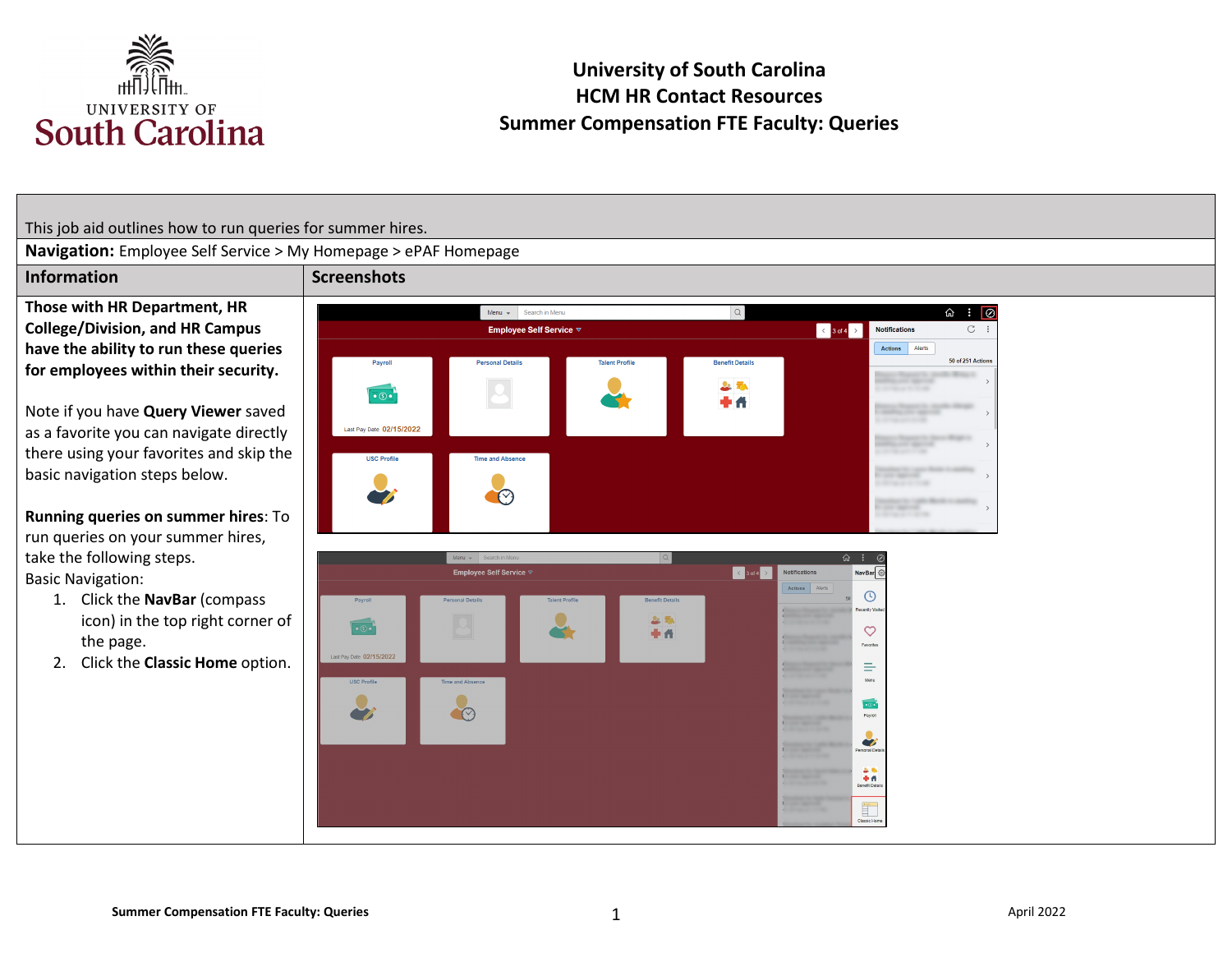

| 3. | Once in Classic Home click the         |                        |   |                                   |   |                                 |  |                         |  |                   |  |
|----|----------------------------------------|------------------------|---|-----------------------------------|---|---------------------------------|--|-------------------------|--|-------------------|--|
|    | Main Menu drop-down                    | <b>Favorites ▼</b>     |   | Main Menu <sup>*</sup>            |   |                                 |  |                         |  |                   |  |
|    | button.                                |                        |   | <b>Search Menu:</b>               |   |                                 |  |                         |  | All $\rightarrow$ |  |
| 4. | Make the following selections:         | SOUTH                  |   |                                   |   | $\circledcirc$<br>$\Rightarrow$ |  |                         |  |                   |  |
|    | <b>Reporting Tools &gt; Query &gt;</b> |                        | Ō | <b>USC Custom</b>                 |   |                                 |  |                         |  |                   |  |
|    | <b>Query Viewer.</b>                   | <b>Refresh Inforn</b>  | Ò | eForm Solutions Setup             |   |                                 |  | $C = 0 -$               |  |                   |  |
|    |                                        |                        | Ò | Manage GT eForms™ 3.x             |   |                                 |  |                         |  |                   |  |
|    |                                        | Refres                 |   | <b>Company Directory</b>          |   |                                 |  |                         |  |                   |  |
|    |                                        | Refres                 |   | <b>Talent Summary</b>             |   |                                 |  |                         |  |                   |  |
|    |                                        |                        | Ò | Self Service                      |   |                                 |  |                         |  |                   |  |
|    |                                        | <b>Compan</b>          | Ò | <b>Manager Self Service</b>       |   |                                 |  | $0 - 0 -$               |  |                   |  |
|    |                                        | Search by Name         | Ō | <b>Workforce Administration</b>   |   |                                 |  |                         |  |                   |  |
|    |                                        |                        | œ | <b>Benefits</b>                   |   |                                 |  |                         |  |                   |  |
|    |                                        |                        | Ò | <b>Time and Labor</b>             |   |                                 |  |                         |  |                   |  |
|    |                                        | <b>အီး</b> My Org Char | Ò | Payroll for North America         |   |                                 |  |                         |  |                   |  |
|    |                                        |                        | Ò | Global Payroll & Absence Mgmt     |   |                                 |  |                         |  |                   |  |
|    |                                        |                        | Ò | <b>Workforce Development</b>      |   |                                 |  |                         |  |                   |  |
|    |                                        |                        | Ò | <b>Organizational Development</b> |   |                                 |  |                         |  |                   |  |
|    |                                        |                        | Ò | Set Up HCM                        |   |                                 |  |                         |  |                   |  |
|    |                                        |                        | Ò | <b>Enterprise Components</b>      |   |                                 |  |                         |  |                   |  |
|    |                                        |                        | ō | Worklist                          |   |                                 |  |                         |  |                   |  |
|    |                                        |                        | ▭ | <b>Reporting Tools</b>            | ō | <b>Composite Query</b>          |  | $\mathbf{K}$            |  |                   |  |
|    |                                        |                        | œ | PeopleTools                       | a | Query                           |  | Query Manager           |  |                   |  |
|    |                                        |                        |   | <b>Company Directory</b>          | ▭ | <b>Connected Query</b>          |  | Query Viewer            |  |                   |  |
|    |                                        |                        |   |                                   | Ò | <b>Pivot Grid</b>               |  | <b>Schedule Queries</b> |  |                   |  |
|    |                                        |                        |   |                                   |   | <b>Report Manager</b>           |  |                         |  |                   |  |
|    |                                        |                        |   |                                   |   |                                 |  |                         |  |                   |  |
|    |                                        |                        |   |                                   |   |                                 |  |                         |  |                   |  |
|    |                                        |                        |   |                                   |   |                                 |  |                         |  |                   |  |
|    |                                        |                        |   |                                   |   |                                 |  |                         |  |                   |  |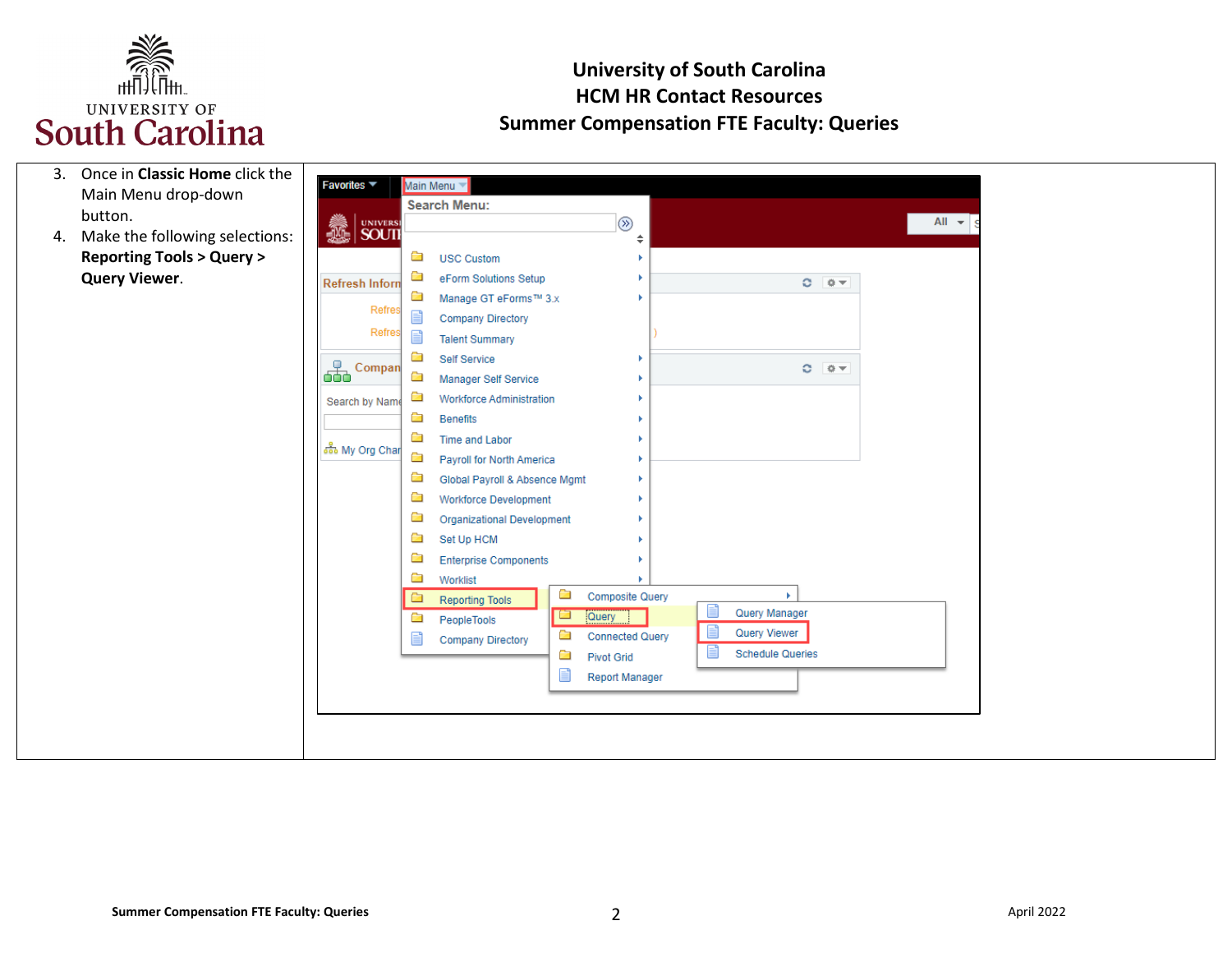

| There are three queries available to |
|--------------------------------------|
| monitor summer hires:                |

#### **SC\_HR\_PENDING\_SUMMER\_FORMS**

 Provides key details on the Summer hire and the Summer Job Change VSUM Summer job code that are eForms initiated for employees in the pending in the workflow.

 records will not appear on this query. You will continue includes the status: • Note: Status Change eForms initiated on summer EMPL monitor these forms trough View ePAF as normal. College/Division and Campus have access to run which SC\_HR\_GT\_WORKFLOW\_COLLEGE\_DEPT

#### **SC\_HR\_APPROVED\_SUMMER\_FORMS**

Provides key job data and funding information for active summer hires.

#### **SC\_HR\_SUMMER\_TOTAL\_COMP**

 employees as well as their 33.xx% Provides the total current year summer comp on file for your limit and their FTE base salary.

| <b>Query Viewer</b>                                                                           |                        |                              |               |        |                              |                               |                             |                 |                                         |                            |
|-----------------------------------------------------------------------------------------------|------------------------|------------------------------|---------------|--------|------------------------------|-------------------------------|-----------------------------|-----------------|-----------------------------------------|----------------------------|
| Enter any information you have and click Search. Leave fields blank for a list of all values. |                        |                              |               |        |                              |                               |                             |                 |                                         |                            |
| *Search By                                                                                    | Query Name             | $\check{~}$<br>begins with   |               |        |                              |                               |                             |                 |                                         |                            |
| Search                                                                                        | <b>Advanced Search</b> |                              |               |        |                              |                               |                             |                 |                                         |                            |
| Query                                                                                         |                        |                              |               |        |                              |                               |                             |                 |                                         |                            |
| 野<br>Q                                                                                        |                        |                              |               |        |                              |                               |                             | K.<br>- 4       | 1-15 of 15 $\sim$<br>$\mathbb{R}$<br>ъ. | <b>View All</b>            |
| <b>Query Name</b>                                                                             |                        | <b>Description</b>           | Owner         | Folder | <b>Run to</b><br><b>HTML</b> | <b>Run to</b><br><b>Excel</b> | <b>Run</b> to<br><b>XML</b> | <b>Schedule</b> | <b>Definitional References</b>          | Add to<br><b>Favorites</b> |
| SC HR APPROVED SUMMER FORMS                                                                   |                        | <b>Approved Summer Forms</b> | Public        |        | <b>HTML</b>                  | <b>Excel</b>                  | <b>XML</b>                  | Schedule        | <b>Lookup References</b>                | Favorite                   |
| <b>SC HR PENDING SUMMER FORMS</b>                                                             |                        | <b>Pending Summer Forms</b>  | Public        |        | <b>HTML</b>                  | <b>Excel</b>                  | <b>XML</b>                  | Schedule        | <b>Lookup References</b>                | Favorite                   |
| <b>SC HR SUMMER TOTAL COMP</b>                                                                |                        |                              | <b>Public</b> |        | <b>HTML</b>                  | Excel                         | <b>XML</b>                  | Schedule        | <b>Lookup References</b>                | Favorite                   |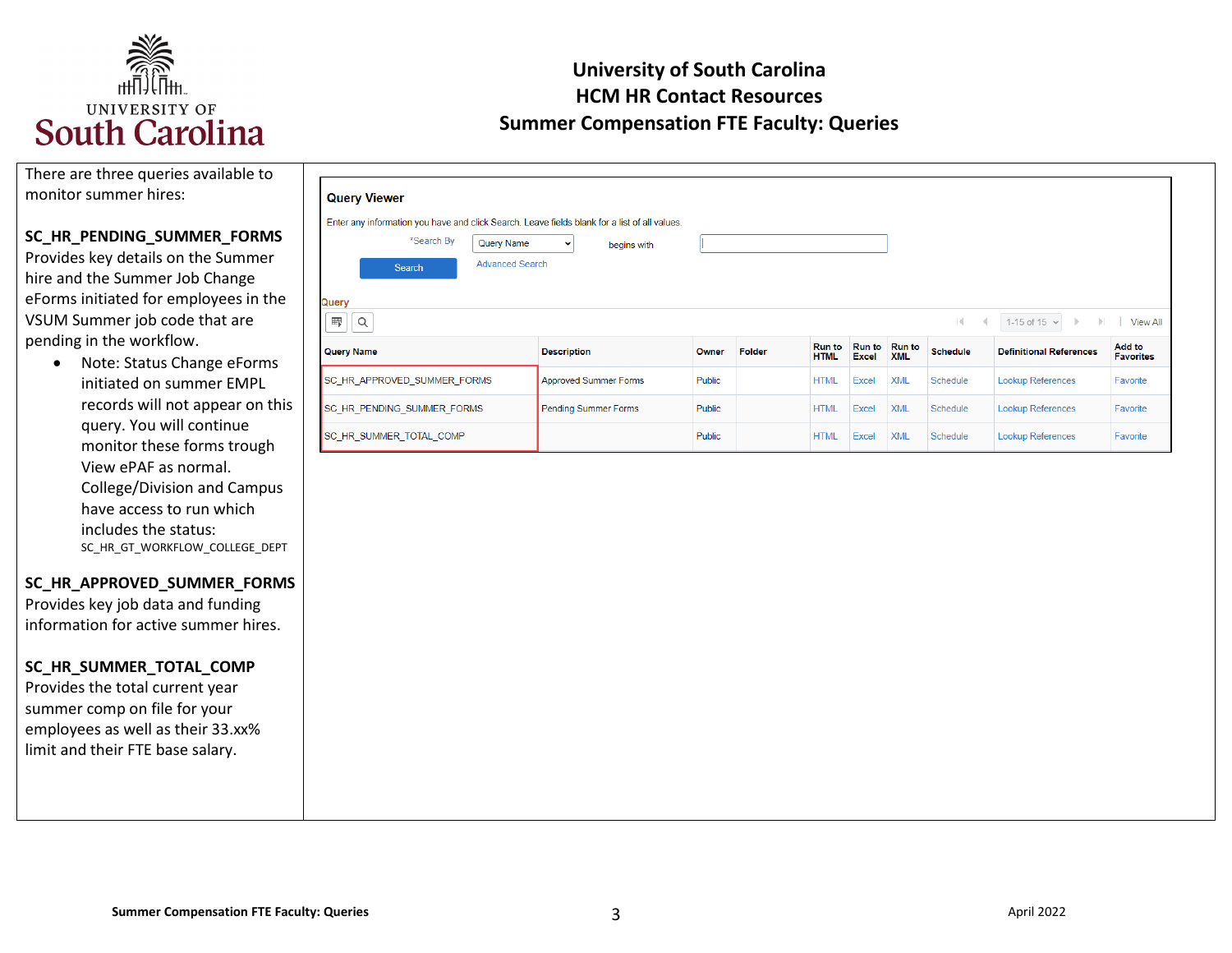

|  |  | <b>Running the queries:</b> |
|--|--|-----------------------------|
|--|--|-----------------------------|

- the search field and click the 1. Copy/Paste the applicable query name listed above into **Search** button.
- click the **HTML** link to run the query in HTML. You will be able to download the results 2. In the **Search Results** section in excel a later screen.

 Both queries allow you to search open ended by clicking the **View Results**  button, or searching for a specific employee by entering their USC ID in the **EMPLID** field before clicking **View Results.** 

| *Search By                        | <b>Query Name</b>      | $\checkmark$       | begins with |       | SC_HR_PENDING_SUMMER_FORMS |                              |                               |                             |                 |                                                             |                            |
|-----------------------------------|------------------------|--------------------|-------------|-------|----------------------------|------------------------------|-------------------------------|-----------------------------|-----------------|-------------------------------------------------------------|----------------------------|
| Search                            | <b>Advanced Search</b> |                    |             |       |                            |                              |                               |                             |                 |                                                             |                            |
| <b>Search Results</b>             |                        |                    |             |       |                            |                              |                               |                             |                 |                                                             |                            |
|                                   |                        |                    |             |       |                            |                              |                               |                             |                 |                                                             |                            |
| *Folder View                      | -- All Folders --      |                    | $\check{ }$ |       |                            |                              |                               |                             |                 |                                                             |                            |
| Q                                 |                        |                    |             |       |                            |                              |                               |                             | K.              | 1-1 of 1 $\vee$<br>$\mathbb{R}$<br>$\rightarrow$<br>$\lnot$ | <b>View All</b>            |
| Query<br>⊞  <br><b>Query Name</b> |                        | <b>Description</b> |             | Owner | Folder                     | <b>Run to</b><br><b>HTML</b> | <b>Run to</b><br><b>Excel</b> | <b>Run to</b><br><b>XML</b> | <b>Schedule</b> | <b>Definitional References</b>                              | Add to<br><b>Favorites</b> |

|                                          |  | SC_HR_PENDING_SUMMER_FORMS - Pending Summer Forms                                                                                                                               |  |  |  |  |                  |                           |                              |                         |                                    |      |  |
|------------------------------------------|--|---------------------------------------------------------------------------------------------------------------------------------------------------------------------------------|--|--|--|--|------------------|---------------------------|------------------------------|-------------------------|------------------------------------|------|--|
| <b>EMPLID</b> (optional)<br>View Results |  |                                                                                                                                                                                 |  |  |  |  |                  |                           |                              |                         |                                    |      |  |
|                                          |  | Row Form Form Summer Instruction Summer PMPLID EMPL_RCD Rimployee DEPTID Supervisor Supervisor Effective Expected Job End Summer Session Code<br>The Name Date Date Status Code |  |  |  |  | Course<br>Number | Credit Std<br>Hours Hours | <b>ECOM Hours per</b><br>Day | # Days of<br>Assignment | Form Initiated Last Action<br>Date | Date |  |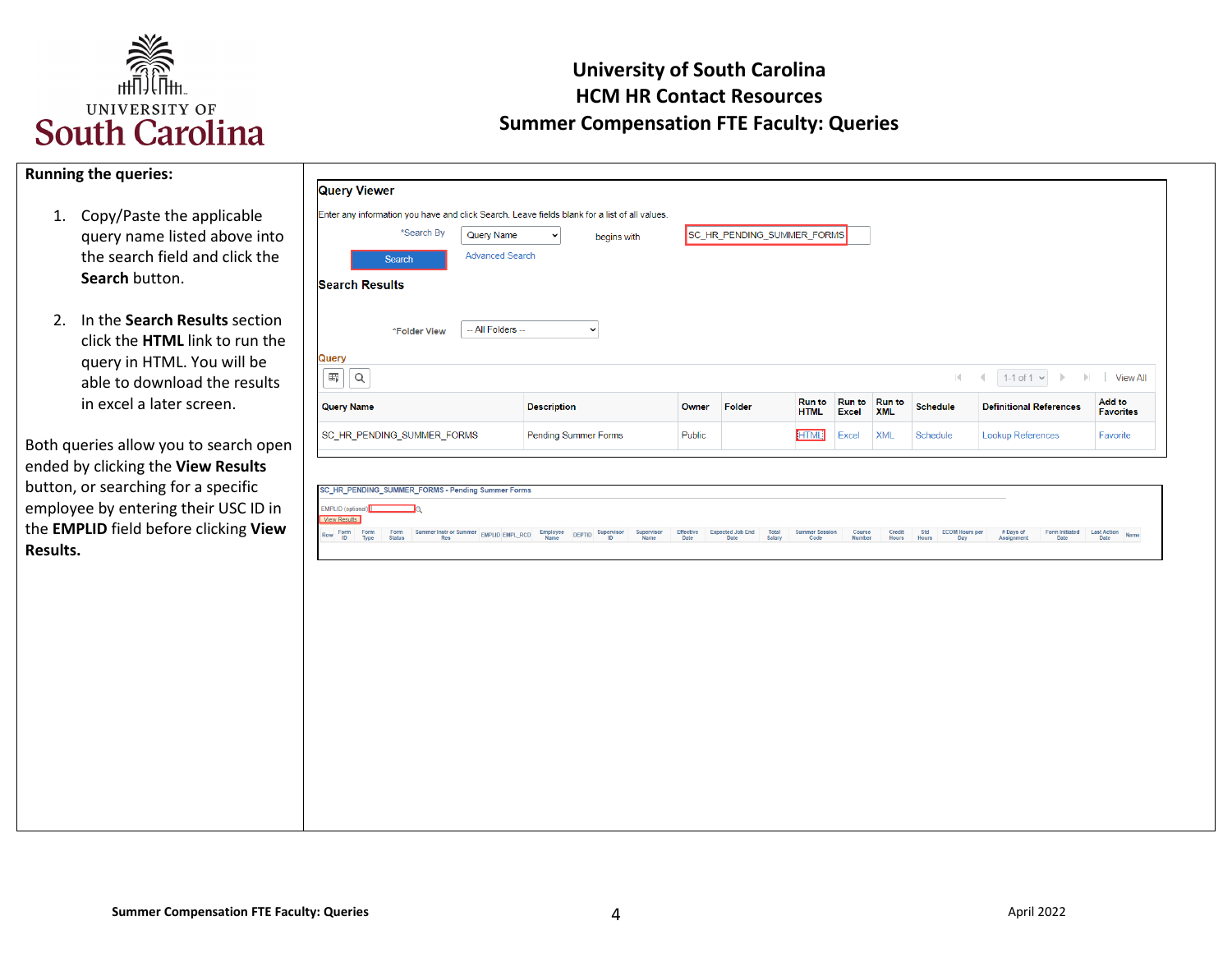

#### **Data available in the queries:**

### **SC\_HR\_PENDING\_SUMMER\_FORMS**

 clicking the **View Results** button, this scope. You have the option to search No required search parameters. By query will automatically pull all employees withing your security for a specific employee in the EMPL ID field.

- Form ID, form type and current status
- • Employee Name and the EMPL record the eForm will write to
- Supervisor information
- Effective and end-dates
- Salary
- • Hours and number of days as applicable
- Form initiated date
- Last action date

|          |                                   |           |               | SC HR PLANDING SUMMER FORMS - Pending Summer Forms                   |                              |           |                 |                         |         |                  |                        |                          |                                 |                        |                               |                  |                        |              |                              |                        |                        |                                   |
|----------|-----------------------------------|-----------|---------------|----------------------------------------------------------------------|------------------------------|-----------|-----------------|-------------------------|---------|------------------|------------------------|--------------------------|---------------------------------|------------------------|-------------------------------|------------------|------------------------|--------------|------------------------------|------------------------|------------------------|-----------------------------------|
|          | EMPLID (optional)<br>View Results |           |               |                                                                      |                              |           |                 |                         |         |                  |                        |                          |                                 |                        |                               |                  |                        |              |                              |                        |                        |                                   |
|          |                                   |           |               | Download results in: Excel SpreadSheet CSV Text File XML File (4 kb) |                              |           |                 |                         |         |                  |                        |                          |                                 |                        |                               |                  |                        |              |                              |                        |                        |                                   |
| View All |                                   |           |               |                                                                      |                              |           |                 |                         |         |                  |                        |                          |                                 |                        |                               |                  |                        |              |                              |                        |                        | First 1-5 of 5 Last               |
| Row      | Form<br>ID                        | Form Type | <b>Status</b> | Form Currently Pending Approval                                      | Summer Instr or<br>Research  |           | EMPLID EMPL_RCD | Employee<br><b>Name</b> | Dept ID | Supervisor       | <b>Supervisor Name</b> | <b>Effective</b><br>Date | <b>Expected Job End</b><br>Date | <b>Total</b><br>Salary | <b>Summer Session</b><br>Code | Course<br>Number | Credit<br><b>Hours</b> | Std<br>Hours | <b>ECOM Hours per</b><br>Day | #Days of<br>Assignment | Form Initiated<br>Date | <b>Last Action</b><br><b>Date</b> |
|          |                                   |           |               | 412030 SUMMER HIR Pending HR Operations                              | Summer Instruction           | U39237035 |                 |                         |         | 911035 A00247998 |                        | 05/09/2022 08/03/2022    |                                 | 12000.00 10            |                               | <b>SCI101</b>    | 4.00                   | 13.00        | 0.00                         |                        | 63.00 04/05/2022       | 04/05/2022                        |
|          |                                   |           |               | 412031 SUMMER HIR Pending Grant Approver                             | Summer Research              | M70430138 |                 |                         |         | 925200 A01099961 |                        | 05/16/2022 07/31/2022    |                                 | 9250.00                |                               |                  | 0.00                   | 38.00        | 7.50                         |                        | 55.00 04/05/2022       | 04/05/2022                        |
|          |                                   |           |               | 412032 SUMMER HIR Pending Dept Approver 2                            | Summer Instruction M70430138 |           |                 |                         |         | 981036 A00247998 |                        | 06/02/2022 07/01/2022    |                                 | 6155.47 8SB            |                               | HPEB101          | 3.00                   | 10.00        | 0.00                         |                        | 22.00 04/05/2022       | 04/05/2022                        |
|          |                                   |           |               | 412034 SUMMER CHG Pending HR Operations                              | Summer Research              | X04615081 |                 |                         |         | 951000 A01689788 |                        | 04/16/2022 06/30/2022    |                                 | 18777.61               |                               |                  |                        | 38.00        | 7.60                         |                        | 63.00 04/05/2022       | 04/05/2022                        |
|          |                                   |           |               | 412036 SUMMER_CHG Pending Dept_Approver_2<br>Summer Instruction      |                              | S93573284 |                 |                         |         | 981035 A00215224 |                        | 04/05/2022 06/17/2022    |                                 | 10000.00               |                               |                  |                        | 10.00        | 0.00                         |                        | 55.00 04/05/2022       | 04/05/2022                        |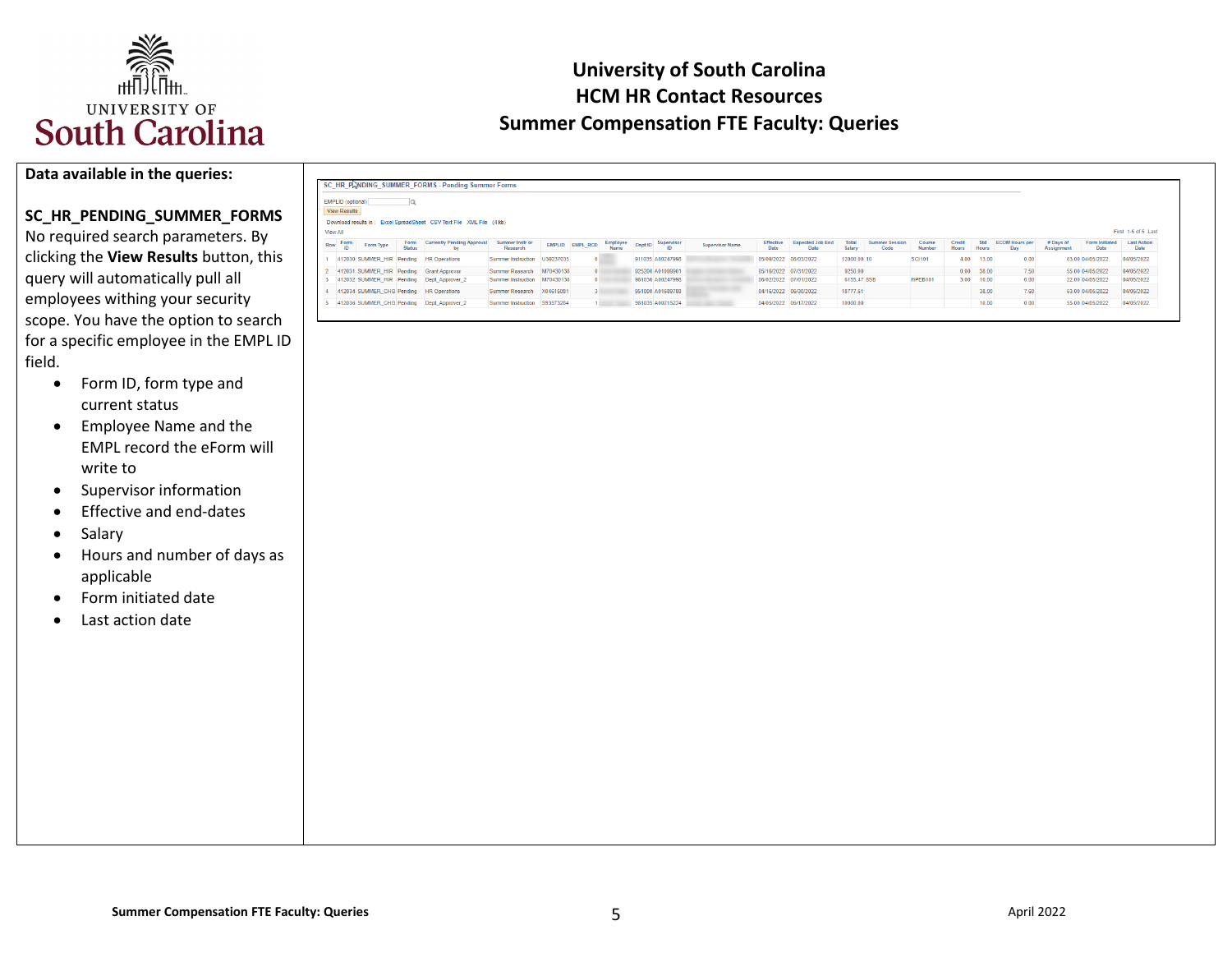

 clicking the **View Results** button, this scope. You have the option to search **SC\_HR\_APPROVED\_SUMMER\_FORMS**  No required search parameters. By query will automatically pull all employees withing your security for a specific employee in the EMPL ID field.

- • Form ID, form type and current status
- Summer Instruction or Research/ECOM
- • Employee Name and the EMPL record the eForm has written to
- Supervisor information
- Effective and end-dates
- **Salary**
- • Hours and number of days as applicable
- Form initiated and approved dates
- Funding distribution % and chartstring information

# **University of South Carolina HCM HR Contact Resources Summer Compensation FTE Faculty: Queries**

|          | EMPLID (optional)<br><b>View Results</b> |                                                                      |                                |                                             |                |  |                  |                    |                                   |                                |                 |                           |        |  |                 |                                                                                                        |                                                                  |  |  |  |  |                                                    |
|----------|------------------------------------------|----------------------------------------------------------------------|--------------------------------|---------------------------------------------|----------------|--|------------------|--------------------|-----------------------------------|--------------------------------|-----------------|---------------------------|--------|--|-----------------|--------------------------------------------------------------------------------------------------------|------------------------------------------------------------------|--|--|--|--|----------------------------------------------------|
| View All |                                          | Download results in: Excel SpreadSheet CSV Text File XML File (2 kb) |                                |                                             |                |  |                  |                    |                                   |                                |                 |                           |        |  |                 |                                                                                                        |                                                                  |  |  |  |  | First 1-3 of 3 Last                                |
| Row      | Form                                     | Form Type                                                            | Summer<br>Instr or<br>Research | EMPLID EMPL_RCD Employee Dept ID Supervisor |                |  |                  | Supervisor<br>Name | Effective<br>Date                 | Expected<br>Job End<br>Date    | Total<br>Salary | Summer<br>Session<br>Code |        |  |                 | Form<br>Initiated<br>Date<br>Course Credit Std ECOM # Days of<br>Number Hours Hours per Day Assignment | Approval Distrb % Operating Dept ID Fund Acct Class Unit Project |  |  |  |  | Combo Code                                         |
|          |                                          | 412037 SUMMER_HIR Summer                                             |                                | P44328874                                   | $\Omega$       |  | 100301 A01984700 |                    |                                   | 03/28/2022 06/30/2022 29000.00 |                 |                           |        |  | 0.00 38.00 7.50 | 69.00 04/05/2022 04/05/2022 100.000 CL032                                                              |                                                                  |  |  |  |  | 111100 F1000 51300 202 USCSP 10008391 A00000005004 |
|          |                                          |                                                                      |                                |                                             |                |  |                  |                    | 04/04/2022 05/31/2022 10000.00 Z1 |                                |                 |                           | XXX101 |  | 3.00 10.00 0.00 | 42.00 04/05/2022 04/05/2022 100.000 SA000                                                              |                                                                  |  |  |  |  | 957822 EN600 51300 202 USCIP 80000470 A00000007918 |
|          |                                          | 412035 SUMMER_HIR Summer                                             |                                | S93573284                                   | $\overline{0}$ |  | 981035 A00215224 |                    |                                   |                                |                 |                           |        |  |                 |                                                                                                        |                                                                  |  |  |  |  |                                                    |